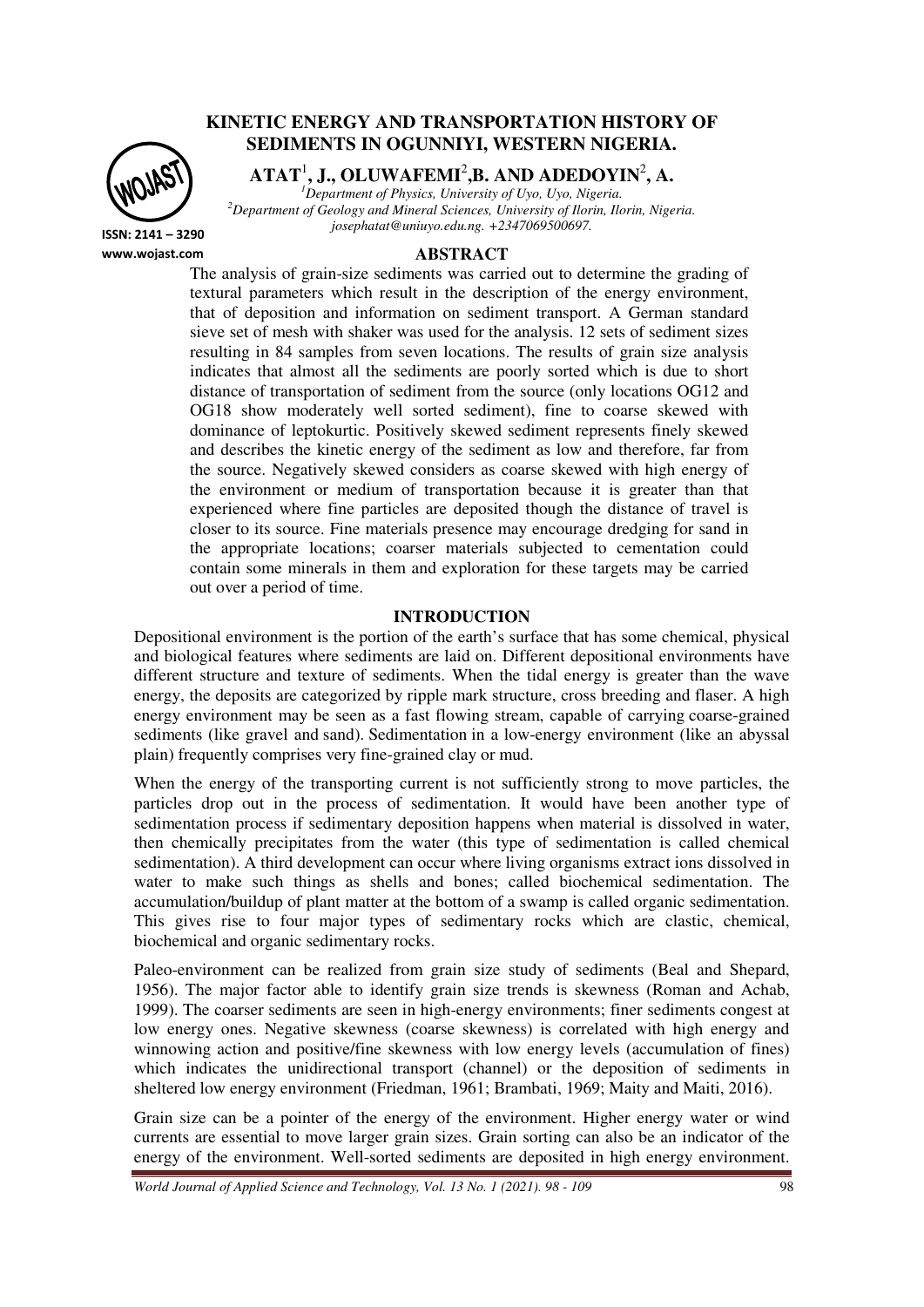Particles become sorted on the basis of density because of the energy of the transporting medium. As the energy decreases, heavier particles are deposited and lighter fragments continue to be transported. Currents sort the grains by size. Poorly-sorted sediments may indicate weak currents or transport by glaciers. We can categorize this size sorting based on well sorted to poorly sort. Sorting gives hint to the energy conditions of the transporting medium from which the sediment was deposited. Other statistical/textural parameters such as graphic mean, graphic standard deviation, graphic skewness and graphic kurtosis are requirements for grain size and statistical distribution (Akintola *et al.*, 2013).

When the grains are poorly sorted, large and small grains mixed-up together which suggest the particles have not been transported far. In well sorted, all the grains have equal sizes. Effect of distance from the source of sediment is shown in Table 1.

|                      | At source | Near source          | Intermediate from       | Far<br>from  | Farthest from |
|----------------------|-----------|----------------------|-------------------------|--------------|---------------|
|                      |           |                      | source                  | source       | Source        |
| Largest grain sizes  | boulder   | Pebble to sand       | sand                    | silt         | clay          |
| Angularity           | angular   | Sub-rounded          | rounded                 | Well rounded |               |
| Sorting              | poor      | Poor to moderate     | Moderate to well        | well         | well          |
| Typical clastic rock | breccia   | Conglomerate, arkose | <b>Ouartz sandstone</b> | siltstone    | shale         |

Table 1: General trends of distance of sediment from the source

The energy environment of sediment is based on some textural factors. It relates with the velocity of the medium responsible for the transportation and deposition of this sediment. The phi values of the sieves mesh size correspond to the grain diameter (D) in millimeter (mm) for each sieve fraction. A phi  $(\phi)$  may be converted to millimeter using Equation 1.

 $\phi = -\log_1$  $_0 2D$  (1) (Ayodele and Madukwe, 2019).

The mean (M) determination was carried out using Equation 2 based on their relation with some of the percentiles ( $\phi$ 16,  $\phi$ 50 and  $\phi$ 84) deduction. The graphic mean is the best way to determine the average size of sediment. Table 2 offers the interpretation/classification of mean values from the Wentworth scale and others.

$$
M = \frac{1}{3}(\phi_{16} + \phi_{50} + \phi_{84})
$$
 (2)

Other parameters such as standard deviation, sorting, skewness and kurtosis can be obtained using Equations 3 to 6 (Folk and Ward, 1957; Gandhi and Raja, 2014; Oladipo *et al.*, 2018) and possible interpretation as in Table 2.

## **Standard Deviation (Sd) (or Sorting (S))**

It shows the difference in kinetic energy connected with mode of deposition and the velocity of the depositional agent (Ayodele and Madukwe, 2019).**Sd** is a measure of sorting. The sorting of a given population is a measure of the range of grain-size present and the magnitude of these sizes around the mean sizes. Sorting can be homogenous [if it occurs when there is a very negligible level of deviation from the mean] or heterogeneous [if there is high deviation from the mean].  $S_d$  and S are expressed in Equations 3 and 4 respectively.

$$
S_d = \frac{1}{4}(\phi_{84} - \phi_{16})
$$
 (3)

$$
S = \frac{\phi_{84} - \phi_{16}}{4} + \frac{\phi_{95} - \phi_{5}}{6.6} \tag{4}
$$

## **Skewness (Sk)**

It measures the symmetry of a curve by marking the position of the mean in relation to the median (Sahu, 1964). A given size population that has a tail of excess fine particles is said to be positively skewed while one with tail excess is negatively skewed. Equation 5 is for determining skewness as it considers not only the tails of the curve but also the central portion. Negatively skewed (which is coarse skewed) defines high energy environment and positively skewed (which is finely skewed) corresponds to low energy environment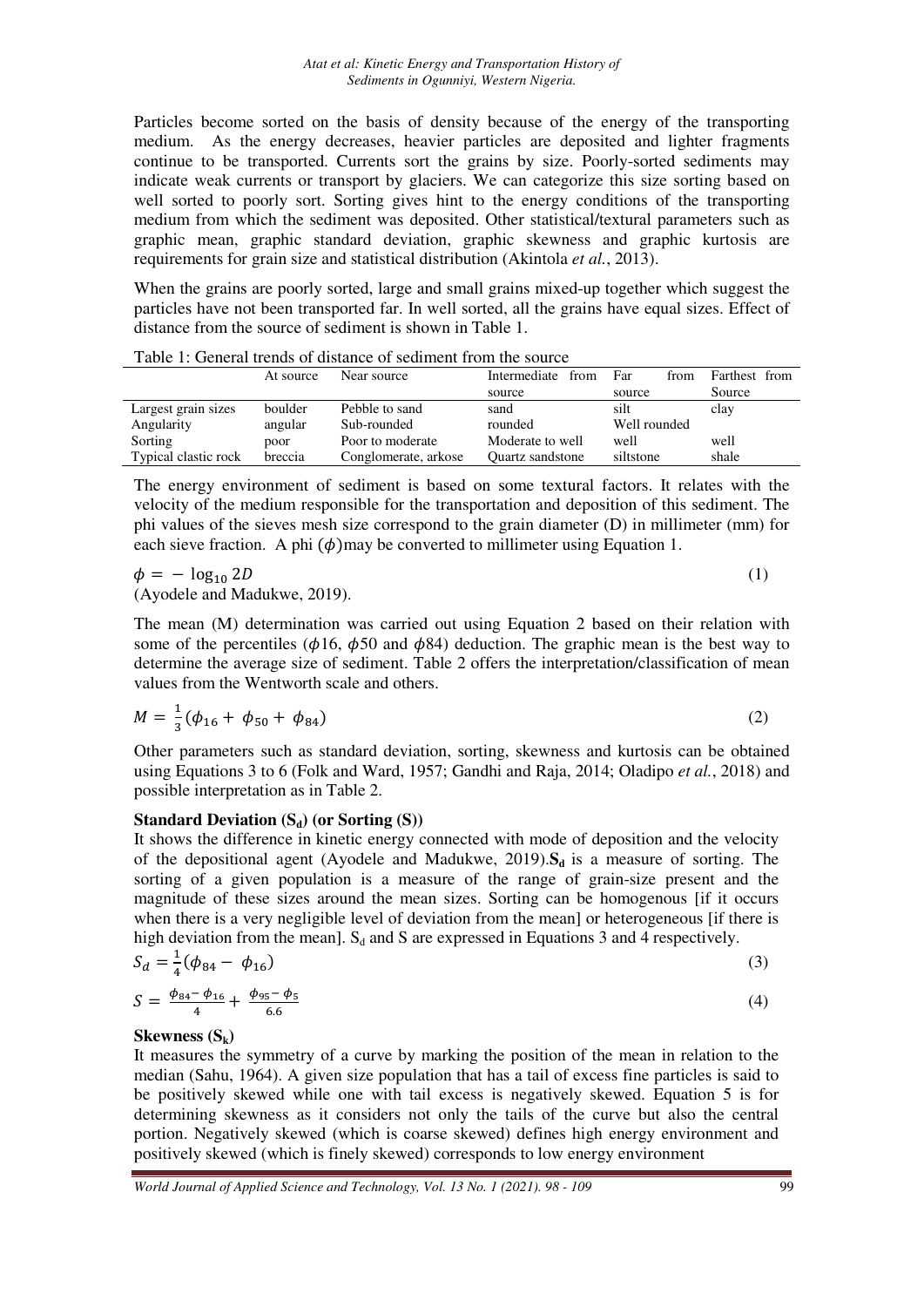$$
S_k = 0.5 \left( \frac{\phi_{84} + \phi_{16} - 2\phi_{50}}{\phi_{84} - \phi_{16}} + \frac{\phi_5 + \phi_{95} - 2\phi_{50}}{\phi_{95} - \phi_5} \right)
$$
(5)

## **Kurtosis (Ks)**

Kurtosis measures the sorting ratio at the extremes of the distribution (Folk and Ward, 1957). If kurtosis is defined as platykurtic, its value is negative excess kurtosis (that is, opposite situation to the case of leptokurtic); if it is mesokurtic, kurtosis curve is observed to have uniform sorting in both tails and central position and finally leptokurtic, if its value is positive excess kurtosis (tail is better sorted than central portion) (Manivel *et al.*, 2016). It is a quantitative measure used to describe the departure from normality of distribution. It signifies the ratio between sorting in tails and central portion of the curve.

$$
K_S = \frac{\varphi_{95} - \varphi_5}{2.44(\varphi_{75} - \varphi_{25})}
$$

 $(6)$ 

| S/N            | Parameters      | Range of values             | Interpretation/Classification |
|----------------|-----------------|-----------------------------|-------------------------------|
| $\mathbf{1}$   | Mean            | Phi $-1$ to phi $0$         | Very coarse sand              |
| $\overline{c}$ | Mean            | Phi greater than 0 to phi 1 | Coarse sand                   |
| 3              | Mean            | Phi greater than 1 to phi 2 | Medium sand                   |
| 4              | Mean            | Phi greater than 2 to phi 3 | Fine sand                     |
| 5              | Mean            | Phi greater than to phi 4   | Very fine sand                |
| 6              | Sorting         | Less than $0.35$            | Very well sorted              |
| 7              | Sorting         | $0.35$ to $0.50$            | Well sorted                   |
| 8              | Sorting         | $0.51$ to $0.70$            | Moderately well sorted        |
| 9              | Sorting         | $0.71$ to $1.00$            | Moderately sorted             |
| 10             | Sorting         | 1.01 to $2.00$              | Poorly sorted                 |
| 11             | Sorting         | 2.01 to 4.00                | Very poorly sorted            |
| 12             | Sorting         | Greater than 4.00           | Extremely poorly sorted       |
| 13             | <b>Skewness</b> | Less than $-0.30$           | Very coarse skewed            |
| 14             | <b>Skewness</b> | $-0.30$ to $-0.11$          | Coarse skewed                 |
| 15             | <b>Skewness</b> | $-0.10$ to $+0.10$          | Near symmetrical              |
| 16             | <b>Skewness</b> | $+0.11$ to $+0.30$          | Fine skewed                   |
| 17             | <b>Skewness</b> | Greater than $+0.30$        | Very fine skewed              |
| 18             | Kurtosis        | Less than $0.67$            | Very platykurtic              |
| 19             | Kurtosis        | $0.67$ to $0.90$            | Platykurtic                   |
| 20             | <b>Kurtosis</b> | $0.91$ to $1.11$            | Mesokurtic                    |
| 21             | Kurtosis        | 1.12 to $1.50$              | Leptokurtic                   |
| 22             | Kurtosis        | 1.51 to 3.00                | Very leptokurtic              |
| 23             | Kurtosis        | Greater than 3.00           | Extremely leptokurtic         |

Table 2: Classification of textural parameters (Blott and Pye, 2001; Oladipo *et al*., 2018).

Our aim is to investigate the energy environment, kinetic energy of deposition and transport information of sediment. Fine materials presence may encourage dredging for sand to boost economy; coarser materials subjected to cementation could contain some minerals in them and exploration may be carried out over a period of time.

## **Location and Geology**

Ogunniyi is a small village in Kwara State, Western part of Nigeria, (Figure 1) within latitudes  $08^0$ 27<sup>1</sup>N and  $08^0$ 30<sup>1</sup>N and longitudes  $04^0$ 55<sup>1</sup>E and  $04^0$ 59<sup>1</sup>E. It covers an area of about 46.98km<sup>2</sup>. Settlements within the study area include Ago, Aiyekale, Arowo, Araromi, Magbon, Ajilete, Ekudaji, Ajoko, and Ojutaiye. The major occupation of the people of the area is farming; mostly cereal crops are planted such as like guinea. The average rainfall in the area is between 20-50 inches annually. The average temperature is about  $27^{\circ}$ C and peaks at  $30^{\circ}$ C in October. The dry season always begin from November to March which is always with little or no rainfall. The wet season is characterized with rainfall which is about 1300mm and its distribution is bimodal within hydrologic year. The first peak occurs in June to July, while the second peak occurs in September to October rainy season. The two wet seasons are normally separated by draught (August-break), while the dry season is defined by little or no rainfall between November and April.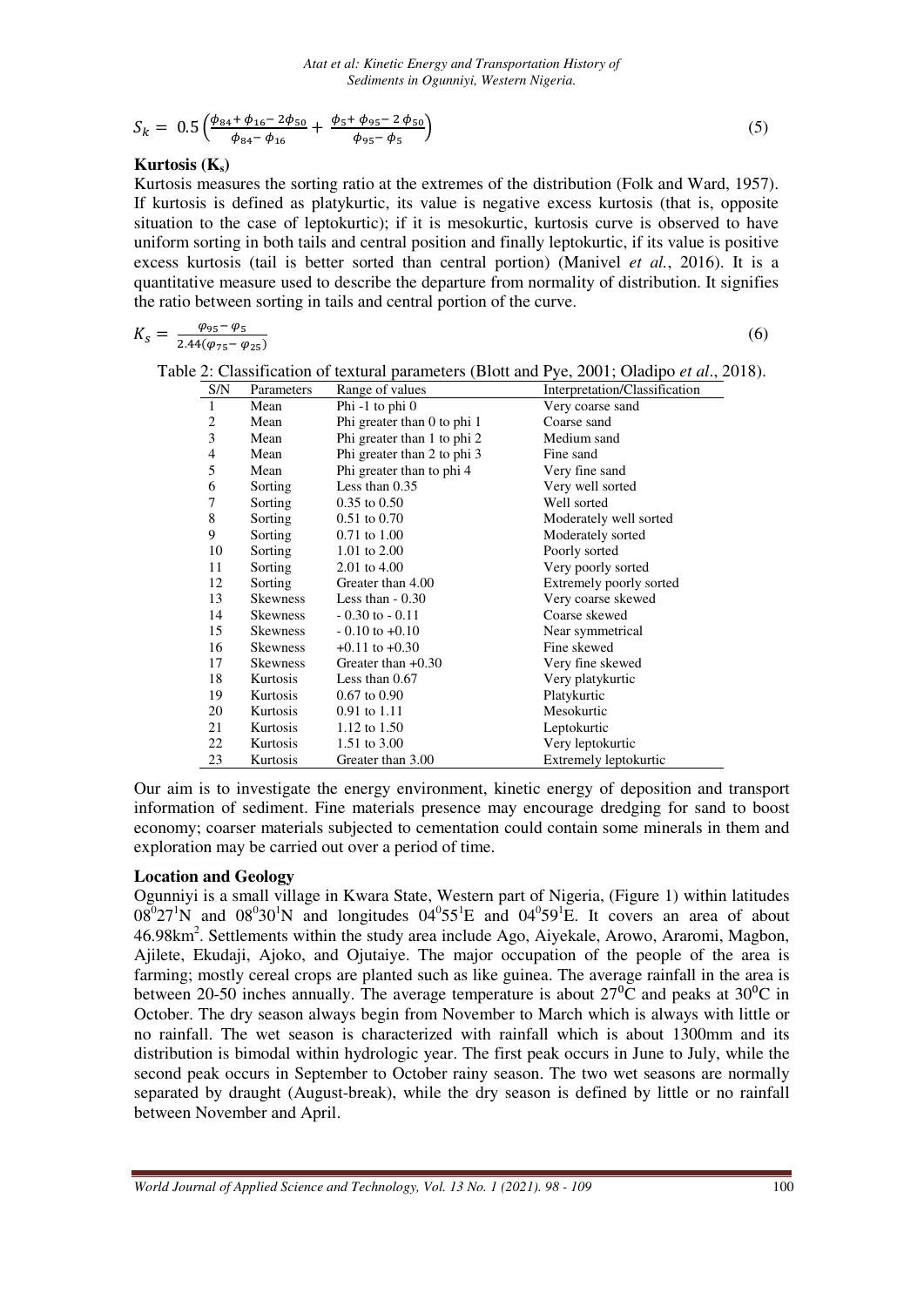Nigeria lies within the Pan-African mobile belt to the east of West Africa Craton. The belt was affected by Pan-African orogeny of the late Peterozoic to Cambrain, 500±100MA. Nigeria has been divided into three main geological provinces: the basement complex, the younger Granite and the sedimentary basins



Figure 1: Oguniyi located in Western region of Nigeria.

The basement complex occurs in three main areas of Nigeria. These are the North Central Segment, the Eastern Segment and the Western Segment. The basement complex underlines the entire area and includes all rocks older than the late Proterozoic meta-sediments and lies within a zone of ancient African Craton, which bears the imprint of 600MA-Pan-African Tectonic Gneiss. The vegetation is typical of tropical and guinea savannah. It is characterized by short grasses, scattered trees, vegetation and shrubs indicating vegetation of guinea savannah. The area has an undulating relief, indicating highland which form most of the hills and lowlands which form most of the valley through which river flows. The highest altitude is about 400 meters above sea level; the lowest altitude is about 251 meters above sea level.

### **MATERIALS AND METHOD**

The geological materials used include: hammer, chisel, German standard sieve of sizes (Figure 2), sample bags (for collection of stream sediments), measuring tape, paper tape, marker, global positioning system, compass clinometer, weighing balance, digital camera (to capture the stream sediments collected), electrical vibratory machine, hand lens, computer with a spread sheet program, field note (to record necessary the observation) and topographical map.



Figure 2: Standard sieve of sizes

The procedure for the analysis involves disaggregation of eight samples by soaking in water for 24 hours to obtain individual grains and was exposed to sun for two days to ensure the samples are free of water. Weighing balance was used to measure 100g of each dried sample and poured into the German Standard Sieve of sizes: 2.00mm, 1.00mm, 0.85mm, 0.71mm, 0.60mm,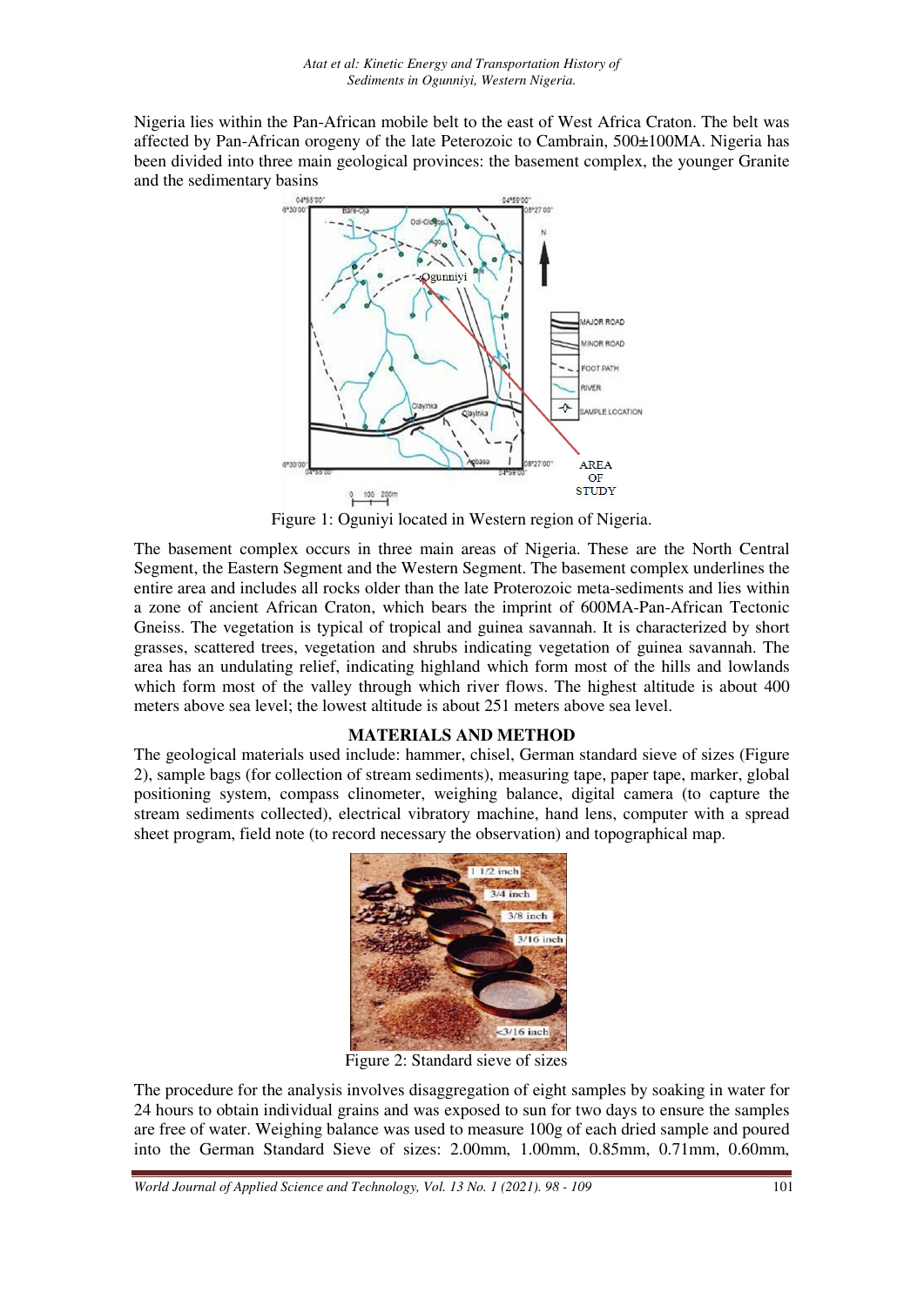0.50mm, 0.30mm, 0.25mm, 0.112mm, 0.09mm, 0.075mm, 0.063mm and less than 0.063mm. It carries a pan at the bottom to collect the less than 0.063mm fractions. The set up was linked to an electrical vibratory machine (sieve shaker) for 10mins to facilitate the grains separation. The fraction retained on each sieved pan was weighed, recorded and used for statistical calculation.

The measure of quartile, phi scale among others is the frequently used statistical measures of grain size distribution. Seven different points on the cumulative frequency curve were directly selected (at 5, 16, 25, 50, 75, 84, and 95 percentiles) for the computation of the parametric geostatistics (Passega and Byramjee, 1969).

# **RESULT AND DISCUSSION**

The grain size analysis results are in Tables 3 to 9. Kurtosis and skewness are important parameters in describing environment and energy of transportation and deposition of sediments. The results and interpretation of these two factors and other textural parameters are presented in Tables 11 and 12 respectively. The cumulative frequency curves with percentile values (Table 10) were deduced (Figures 3 and 4). Figures 5 to 10 show variations and interpretations.

|                | 1 able 3: Grain size analysis of OG 5 |              |                |                   |                       |  |
|----------------|---------------------------------------|--------------|----------------|-------------------|-----------------------|--|
| S/n            | Sieve size                            | Phi $(\phi)$ | Weight         | Percentage weight | Percentage cumulative |  |
|                |                                       |              | retained $(g)$ | retained          | weight retained       |  |
|                | 2                                     | $-1$         | 30.4           | 30.48505          | 30.48505              |  |
| $\overline{c}$ |                                       | $\Omega$     | 24.1           | 24.16743          | 54.65248              |  |
| 3              | 0.85                                  | 0.23         | 4              | 4.011191          | 58.66367              |  |
| 4              | 0.71                                  | 0.49         | 0.6            | 0.601679          | 59.26535              |  |
| 5              | 0.6                                   | 0.74         | 3.1            | 3.108673          | 62.37402              |  |
| 6              | 0.5                                   |              | 12.8           | 12.83581          | 75.20983              |  |
|                | 0.3                                   | 1.74         | 13.4           | 13.43749          | 88.64732              |  |
| 8              | 0.25                                  | 2            | 4.1            | 4.111471          | 92.75879              |  |
| 9              | 0.112                                 | 3.16         | 7.1            | 7.119864          | 99.87866              |  |
| 10             | 0.09                                  | 3.47         | 0.1            | 0.10028           | 99.97894              |  |
| 11             | 0.075                                 | 3.74         | 0.008          | 0.008022          | 99.98696              |  |
| 12             | < 0.063                               | 3.99         | 0.013          | 0.013036          | 100                   |  |
|                |                                       |              | 99.721         |                   |                       |  |

Table 3: Grain size analysis of OG 5

#### Table 4: Grain size analysis of OG 7

| S/n | Sieve<br>size  | Phi<br>$(\phi)$ | Weight<br>retained<br>(g) | weight<br>Percentage<br>retained | Percentage cumulative<br>weight retained |
|-----|----------------|-----------------|---------------------------|----------------------------------|------------------------------------------|
|     | $\overline{2}$ | $-1$            | 5.2                       | 5.226131                         | 5.226131                                 |
| 2   |                | $\theta$        | 17.5                      | 17.58794                         | 22.81407                                 |
| 3   | 0.85           | 0.23            | 4.8                       | 4.824121                         | 27.63819                                 |
| 4   | 0.71           | 0.49            | 0.9                       | 0.904523                         | 28.54271                                 |
| 5   | 0.6            | 0.74            | 5.7                       | 5.728643                         | 34.27136                                 |
| 6   | 0.5            |                 | 17.9                      | 17.98995                         | 52.26131                                 |
| 7   | 0.3            | 1.74            | 18.5                      | 18.59296                         | 70.85427                                 |
| 8   | 0.25           | $\overline{c}$  | 7.3                       | 7.336683                         | 78.19096                                 |
| 9   | 0.112          | 3.16            | 18.6                      | 18.69347                         | 96.88442                                 |
| 10  | 0.09           | 3.47            | 2.4                       | 2.41206                          | 99.29648                                 |
| 11  | 0.075          | 3.74            | 0.3                       | 0.301508                         | 99.59799                                 |
| 12  | < 0.063        | 3.99            | 0.4<br>99.5               | 0.40201                          | 100                                      |

Table 5: Grain size analysis of OG 11

| S/n            | Sieve   | Phi $(φ)$      | Weight         | Percentage      | Percentage cumulative |
|----------------|---------|----------------|----------------|-----------------|-----------------------|
|                | size    |                | retained $(g)$ | weight retained | weight retained       |
|                | 2       | $-1$           | 2.3            | 2.306921        | 2.306921              |
| $\overline{2}$ |         | $\theta$       | 11.2           | 11.2337         | 13.54062              |
| 3              | 0.85    | 0.23           | 4.9            | 4.914744        | 18.45537              |
| $\overline{4}$ | 0.71    | 0.49           | 1              | 1.003009        | 19.45838              |
| 5              | 0.6     | 0.74           | 6.8            | 6.820461        | 26.27884              |
| 6              | 0.5     |                | 21.8           | 21.8656         | 48.14443              |
|                | 0.3     | 1.74           | 21.4           | 21.46439        | 69.60883              |
| 8              | 0.25    | $\overline{c}$ | 5.9            | 5.917753        | 75.52658              |
| 9              | 0.112   | 3.16           | 19.4           | 19.45838        | 94.98496              |
| 10             | 0.09    | 3.47           | 3.4            | 3.410231        | 98.39519              |
| 11             | 0.075   | 3.74           | 0.9            | 0.902708        | 99.29789              |
| 12             | < 0.063 | 3.99           | 0.7            | 0.702106        | 100                   |
|                |         |                | 99.7           |                 |                       |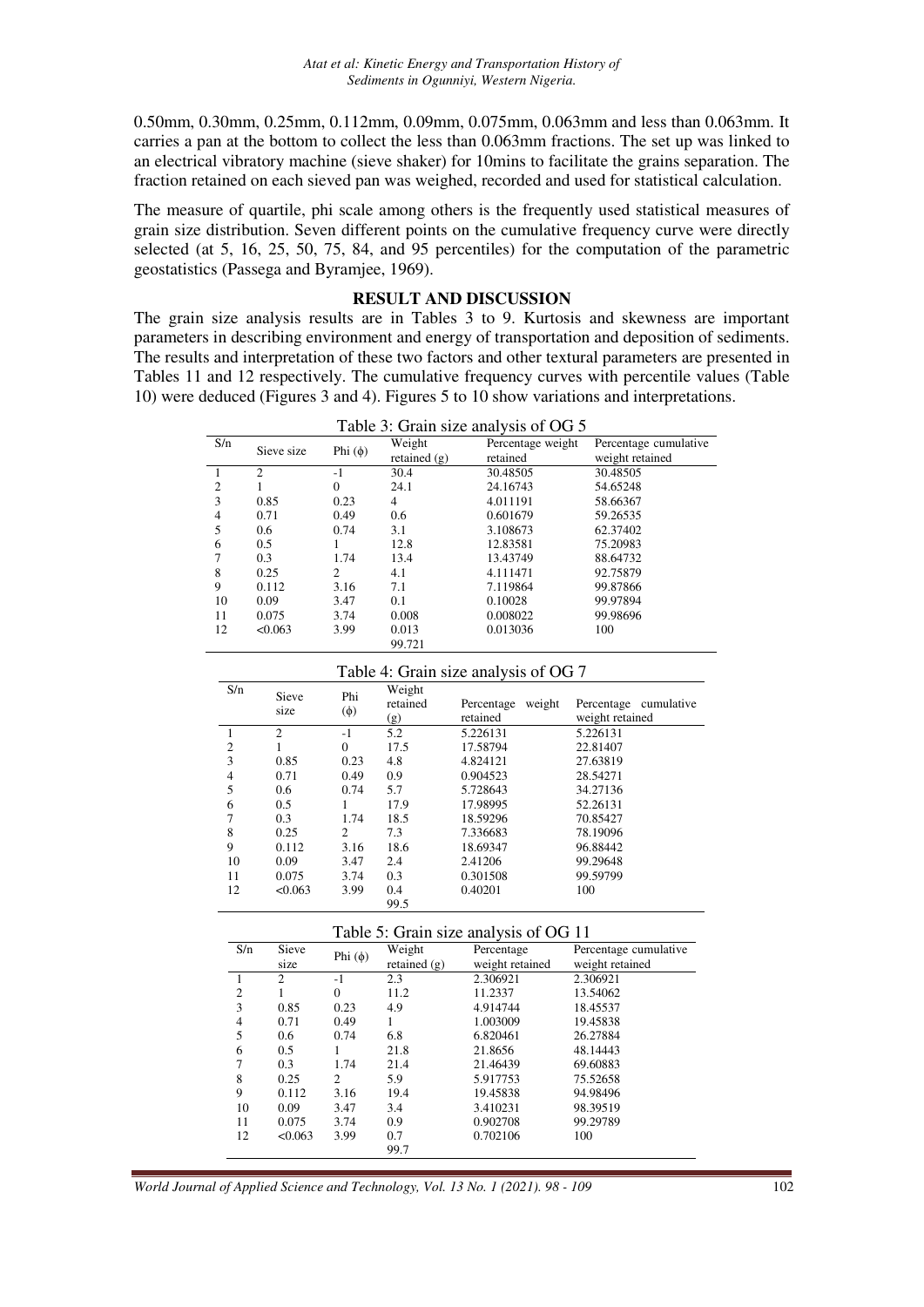#### *Atat et al: Kinetic Energy and Transportation History of Sediments in Ogunniyi, Western Nigeria.*

| S/n            | Sieve          |              | Weight   |                 | Percentage      |
|----------------|----------------|--------------|----------|-----------------|-----------------|
|                | size           | Phi $(\phi)$ | retained | Percentage      | cumulative      |
|                |                |              | (g)      | weight retained | weight retained |
|                | $\overline{c}$ | $-1$         | 0.3      | 0.302676        | 0.302676        |
| $\overline{2}$ |                | $\Omega$     | 5.2      | 5.246378        | 5.549054        |
| 3              | 0.85           | 0.23         | 3.4      | 3.430324        | 8.979378        |
| 4              | 0.71           | 0.49         | 0.3      | 0.302676        | 9.282054        |
| 5              | 0.6            | 0.74         | 4.3      | 4.338351        | 13.6204         |
| 6              | 0.5            |              | 22.2     | 22.398          | 36.0184         |
|                | 0.3            | 1.74         | 33.5     | 33.79878        | 69.81718        |
| 8              | 0.25           | 2            | 9.9      | 9.988297        | 79.80548        |
| 9              | 0.112          | 3.16         | 18.5     | 18.665          | 98.47048        |
| 10             | 0.09           | 3.47         | 1.4      | 1.412486        | 99.88297        |
| 11             | 0.075          | 3.74         | 0.08     | 0.080714        | 99.96368        |
| 12             | < 0.063        | 3.99         | 0.036    | 0.036321        | 100             |
|                |                |              | 99.116   |                 |                 |

Table 6: Grain size analysis of OG 12

|                | Table 7: Grain size analysis of OG 17 |              |          |                 |                      |  |  |
|----------------|---------------------------------------|--------------|----------|-----------------|----------------------|--|--|
| S/n            | Sieve                                 |              | Weight   |                 | Percentage           |  |  |
|                | size                                  | Phi $(\phi)$ | retained | Percentage      | cumulative<br>weight |  |  |
|                |                                       |              | (g)      | weight retained | retained             |  |  |
|                | $\mathcal{D}_{\mathcal{L}}$           | $-1$         | 9.3      | 9.403438        | 9.403438             |  |  |
| 2              |                                       | $\Omega$     | 13.8     | 13.95349        | 23.35693             |  |  |
| 3              | 0.85                                  | 0.23         | 2.8      | 2.831143        | 26.18807             |  |  |
| $\overline{4}$ | 0.71                                  | 0.49         | 0.8      | 0.808898        | 26.99697             |  |  |
| 5              | 0.6                                   | 0.74         | 3.4      | 3.437816        | 30.43478             |  |  |
| 6              | 0.5                                   |              | 14.3     | 14.45905        | 44.89383             |  |  |
| 7              | 0.3                                   | 1.74         | 21.7     | 21.94135        | 66.83519             |  |  |
| 8              | 0.25                                  | 2            | 8.3      | 8.392315        | 75.2275              |  |  |
| 9              | 0.112                                 | 3.16         | 19.4     | 19.61577        | 94.84328             |  |  |
| 10             | 0.09                                  | 3.47         | 3.1      | 3.134479        | 97.97776             |  |  |
| 11             | 0.075                                 | 3.74         | 0.8      | 0.808898        | 98.78665             |  |  |
| 12             | < 0.063                               | 3.99         | 1.2      | 1.213347        | 100                  |  |  |
|                |                                       |              | 98.9     |                 |                      |  |  |

## Table 8: Grain size analysis of OG 18

| S/n            |                             |              |                          | Table 0. Orain size and you of OO To | Percentage      |
|----------------|-----------------------------|--------------|--------------------------|--------------------------------------|-----------------|
|                | Sieve<br>size               | Phi $(\phi)$ | Weight<br>retained $(g)$ | Percentage                           | cumulative      |
|                |                             |              |                          | weight retained                      | weight retained |
|                | $\mathcal{D}_{\mathcal{L}}$ | $-1$         | 1.1                      | 1.101211                             | 1.101211        |
| $\overline{2}$ |                             | $\Omega$     | 18.5                     | 18.52037                             | 19.62158        |
| 3              | 0.85                        | 0.23         | 7.6                      | 7.608369                             | 27.22995        |
| $\overline{4}$ | 0.71                        | 0.49         | 1.1                      | 1.101211                             | 28.33116        |
| 5              | 0.6                         | 0.74         | 11.8                     | 11.81299                             | 40.14416        |
| 6              | 0.5                         |              | 36.4                     | 36.44008                             | 76.58424        |
| 7              | 0.3                         | 1.74         | 17.2                     | 17.21894                             | 93.80318        |
| 8              | 0.25                        | 2            | 1                        | 1.001101                             | 94.80428        |
| 9              | 0.112                       | 3.16         | 4.5                      | 4.504955                             | 99.30924        |
| 10             | 0.09                        | 3.47         | 0.5                      | 0.500551                             | 99.80979        |
| 11             | 0.075                       | 3.74         | 0.1                      | 0.10011                              | 99.9099         |
| 12             | < 0.063                     | 3.99         | 0.09<br>99.89            | 0.090099                             | 100             |

Table 9: Grain size analysis of OG 24

| S/n            | Sieve          |           | Weight   |                 | Percentage           |
|----------------|----------------|-----------|----------|-----------------|----------------------|
|                | size           | Phi $(φ)$ | retained | Percentage      | cumulative<br>weight |
|                |                |           | (g)      | weight retained | retained             |
|                | $\overline{c}$ | $-1$      | 4.7      | 4.723618        | 4.723618             |
| $\overline{2}$ |                | $\Omega$  | 26.3     | 26.43216        | 31.15578             |
| 3              | 0.85           | 0.23      | 7        | 7.035176        | 38.19095             |
| $\overline{4}$ | 0.71           | 0.49      | 0.7      | 0.703518        | 38.89447             |
| 5              | 0.6            | 0.74      | 9.4      | 9.447236        | 48.34171             |
| 6              | 0.5            |           | 24.5     | 24.62312        | 72.96482             |
| 7              | 0.3            | 1.74      | 15.8     | 15.8794         | 88.84422             |
| 8              | 0.25           | 2         | 2.4      | 2.41206         | 91.25628             |
| 9              | 0.112          | 3.16      | 7.9      | 7.939698        | 99.19598             |
| 10             | 0.09           | 3.47      | 0.4      | 0.40201         | 99.59799             |
| 11             | 0.075          | 3.74      | 0.2      | 0.201005        | 99.79899             |
| 12             | < 0.063        | 3.99      | 0.2      | 0.201005        | 100                  |
|                |                |           | 99.5     |                 |                      |
|                |                |           |          |                 |                      |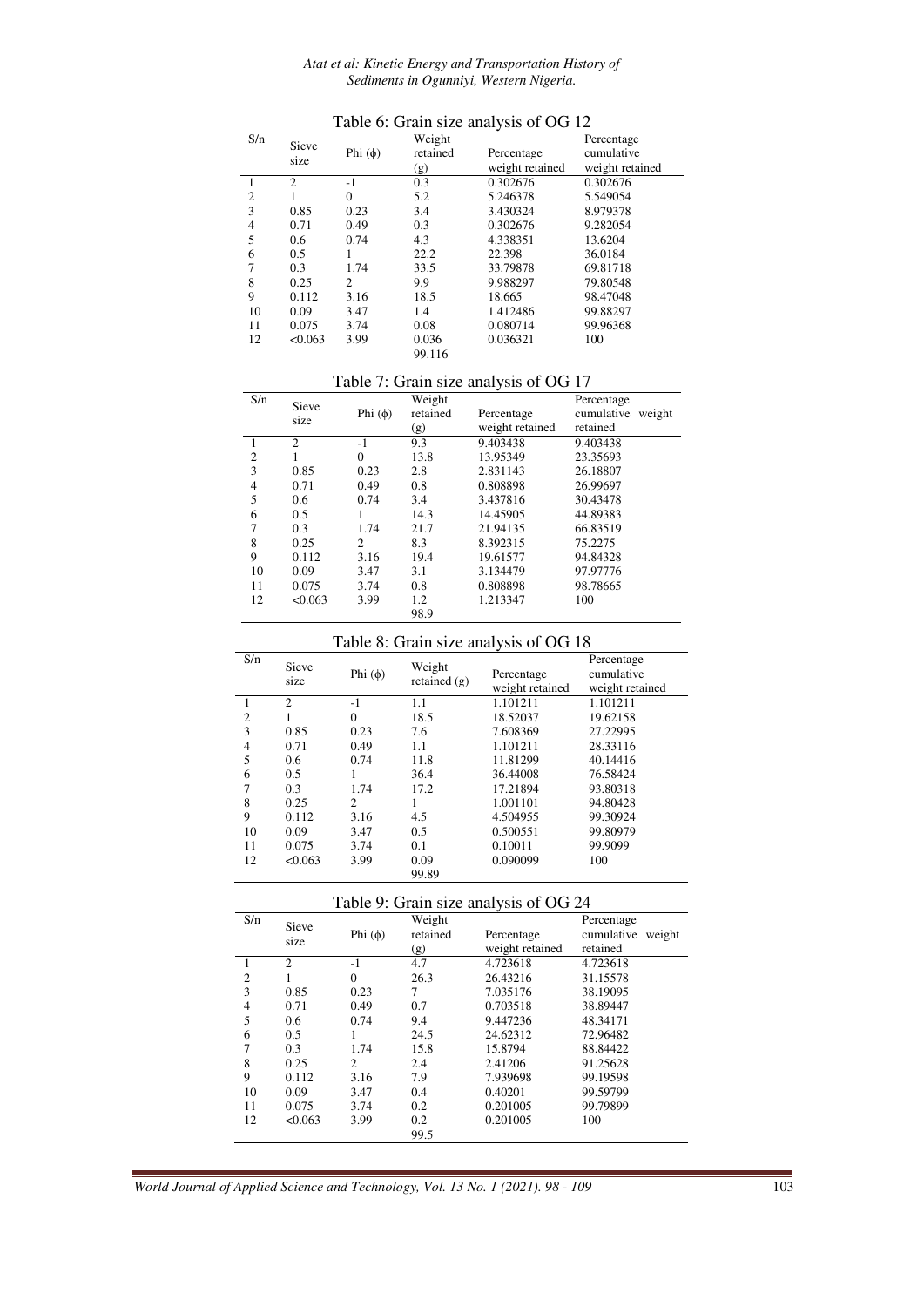

Figure 3: Ogives for Cumulative weight-ϕ variation of location (Λ) sample from OG5 (ɒ) sample from OG7 (ʧ) sample from OG11 (ʤ) sample from OG12.



Figure 4: Ogives for Cumulative weight-ϕ variation of location (æ) sample from OG17 (ɜ) sample from OG18 (ə) sample from OG24.

|                  | racio 10. Result of percentifies investigation |                                                       |                            |                |                |                 |                            |                |
|------------------|------------------------------------------------|-------------------------------------------------------|----------------------------|----------------|----------------|-----------------|----------------------------|----------------|
| S/n              | Locations                                      | $\varphi_5$                                           | $\underline{\varphi_{16}}$ | $\varphi_{25}$ | $\varphi_{50}$ | $\varphi_{75}$  | $\varphi_{\underline{84}}$ | $\varphi_{95}$ |
| 1                | OG <sub>5</sub>                                | $-2.05$                                               | $-1.55$                    | $-1.20$        | $-0.20$        | 1.00            | 1.50                       | 2.40           |
| 2                | OG <sub>7</sub>                                | $-1.00$                                               | $-0.40$                    | 0.10           | 0.95           | 1.90            | 2.35                       | 3.10           |
| 3                | OG <sub>11</sub>                               | $-0.70$                                               | 0.10                       | 0.70           | 1.10           | 2.00            | 2.50                       | 3.20           |
| 4                | $OG_{12}$                                      | $-0.10$                                               | 0.75                       | 0.90           | 1.30           | 1.90            | 2.25                       | 2.95           |
| 5                | $OG_{17}$                                      | $-1.30$                                               | $-0.50$                    | $-0.15$        | 1.20           | 2.00            | 2.55                       | 3.20           |
| 6                | $OG_{18}$                                      | $-0.80$                                               | $-0.20$                    | 0.15           | 0.80           | 1.00            | 1.30                       | 2.00           |
| 7                | OG <sub>24</sub>                               | $-1.00$                                               | $-0.55$                    | $-0.15$        | 0.75           | 1.10            | 1.55                       | 2.60           |
|                  |                                                | Table 11: Result of corresponding textural parameters |                            |                |                |                 |                            |                |
|                  |                                                |                                                       |                            |                |                |                 |                            |                |
| Locations        |                                                | Mean                                                  | $S_d$                      | Sorting        |                | <b>Skewness</b> |                            | Kurtosis       |
| OG <sub>5</sub>  |                                                | $-0.08333$                                            | 0.7625                     | 1.436742       |                | 0.141647        |                            | 0.828987       |
| OG <sub>7</sub>  |                                                | 0.966667                                              | 0.6875                     | 1.308712       |                | 0.033481        |                            | 0.933515       |
| OG <sub>11</sub> |                                                | 1.233333                                              | 0.6                        | 1.190909       |                | 0.121795        |                            | 1.229508       |
| $OG_{12}$        |                                                | 1.433333                                              | 0.375                      | 0.837121       |                | 0.174317        | 1.25                       |                |
| $OG_{17}$        |                                                | 1.083333                                              | 0.7625                     | 1.444318       |                | $-0.11293$      |                            | 0.857796       |

 $\overline{\text{OG}}_{18}$  0.633333 0.375 0.799242 -0.2381 1.350048<br>  $\overline{\text{OG}}_{24}$  0.583333 0.525 1.070455 -0.10516 1.180328

Table 10: Result of percentiles investigation

1.180328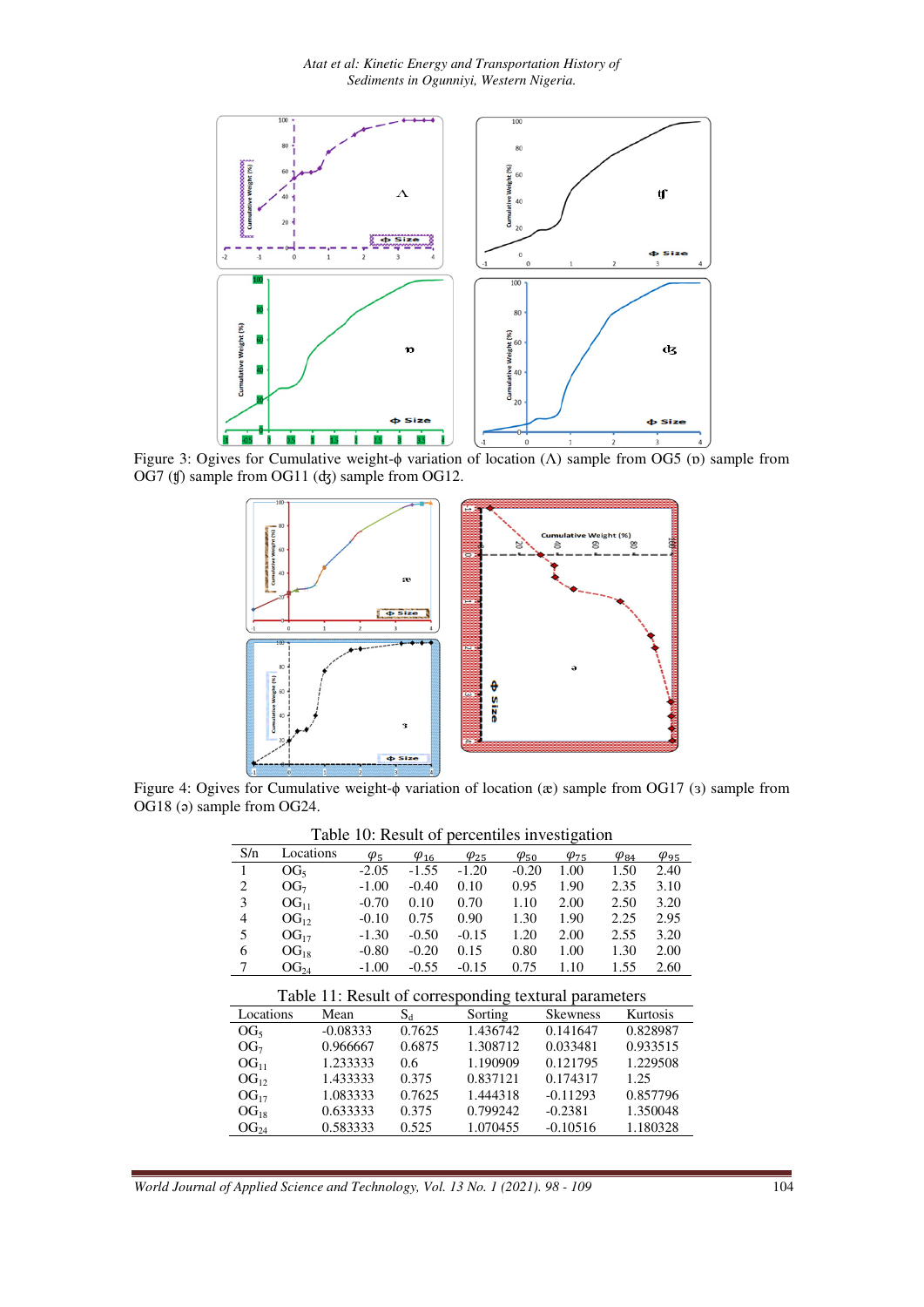## **DISCUSSION**

The sets of sizes of the sediment considered varied from 0.063 to 2mm and the number of samples in each location is 12. The standard Wentworth scale (Wentworth, 1922) describes -1 $\phi$ (which corresponds to 2mm) to 4ϕ (corresponding to 0.062mm) as composed of sand. This implies that it could be interpreted as very coarse if it ranges from  $> 1$ mm to 2mm in size; may be coarse from  $> 0.5$ mm to 1mm; medium sand, if it varies as  $> 0.25$ mm to 0.5mm; fine, if it considers sizes  $> 0.125$ mm to 0.25mm and finally, very fine for sizes  $> 0.062$ mm but less or equal to 0.125mm. The summary of the area description due to textural interpretation is seen in Table 12.

Table 12: Summary of textural factors with respect to each location

| Locations        | Sorting                | <b>Skewness</b>  | Kurtosis                    |
|------------------|------------------------|------------------|-----------------------------|
| OG <sub>5</sub>  | Poorly sorted          | Fine skewed      | Platykurtic (flat)          |
| OG7              | Poorly sorted          | Near symmetrical | Mesokurtic (normal)         |
| OG11             | Poorly sorted          | Fine skewed      | Leptokurtic (highly peaked) |
| OG <sub>12</sub> | Moderately well sorted | Fine skewed      | Leptokurtic (highly peaked) |
| OG17             | Poorly sorted          | Coarse skewed    | Platykurtic (uniform)       |
| OG18             | Moderately well sorted | Coarse skewed    | Leptokurtic (highly peaked) |
| OG24             | Poorly sorted          | Coarse skewed    | Leptokurtic (highly peaked) |

**Location OG5**: The size of 2mm represents 30.5% of the total weight of the sediment, 1mm contributes 24.2%, 0.5mm accounts for 12.8%, and 0.3mm produces 13.4% (Table 3). These sets of sizes contributed 80.9% of the volume of the sediment used out of the 12 samples. Only 19.1% represents other sizes. The major sand contribution is from 2mm described among very coarse and coarse since coarse sand size ranges from 1mm to  $> 0.5$ mm (that is 31.9%).

**Location OG7**: 17.6% was obtained from the size of about 1mm, 18.0% from 0.5mm, 0.3mm accounts for 18.6% and 0.112mm added 18.7% (Table 4). Four sets of sediment sizes account for only 72.9% of the total volume while others account for only 27.1%. This clearly describes the sand sediment majority from 0.3mm and 0.112mm as medium and very fine respectively but 0.3mm and 0.5mm are in the same class of size, therefore gives the major sand contribution as medium with the percentage weight of 36.6%.

**Location OG11**: 1mm supplies 11.2% of the used sediment, 21.9% was obtained from 0.5mm size, 0.3mm gives 21.5% and 0.112mm contributes 19.5% (Table 5). Four sets of sizes of sediment contributed 73.9%; others account for 26.1%. The major sand volume is from 0.5mm and 0.3mm sizes defined as medium sand. Both sizes are classified under medium sand with 43.4% subpopulation of sediment.

**Location OG12**: The size of 0.3mm enables 33.8% of the fraction of sediment, 0.5mm allows 22.4%, and 0.112mm constitutes 18.7% (Table 6). The major group of sand sediment is medium sand.

**Location OG17**: 1mm enables 14.0% of the used sediment, 0.5mm from 14.5%, 21.9% comes from 0.3mm, 19.6% from 0.112mm (Table 7). Four sets of sizes of sediment give rise to 70.0% of the sediment volume considered in analysis; others contributed only 30%. Since the range of sand with sizes of greater than 0.25mm to 0.5mm is the highest volume contribution, we say the major sand is defined as medium.

**Location OG18**: 1mm contributes 18.5%, 0.6mm accounts for 11.8%, 0.5mm gives 36.4%, and 0.3mm allowed 17.2% (Table 8). These four sets of sizes of sediment account for 83.9% of its total volume considered; 16.1% was contribution from the other remaining sizes. The leading sand is medium.

**Location OG24:** 26.4% have been computed from 1mm class, 24.6% from 0.5mm and 15.9% from 0.3mm (Table 9). These three sets of sizes account for 66.9% and the remaining nine samples accounted for 33.1%. The major sand sediment here is from greater than 0.5mm to 1mm class which is 43.6% and greater than 0.25mm to 0.5mm which is 40.5%. Therefore, the most sand used is coarse, though medium is also highly involved.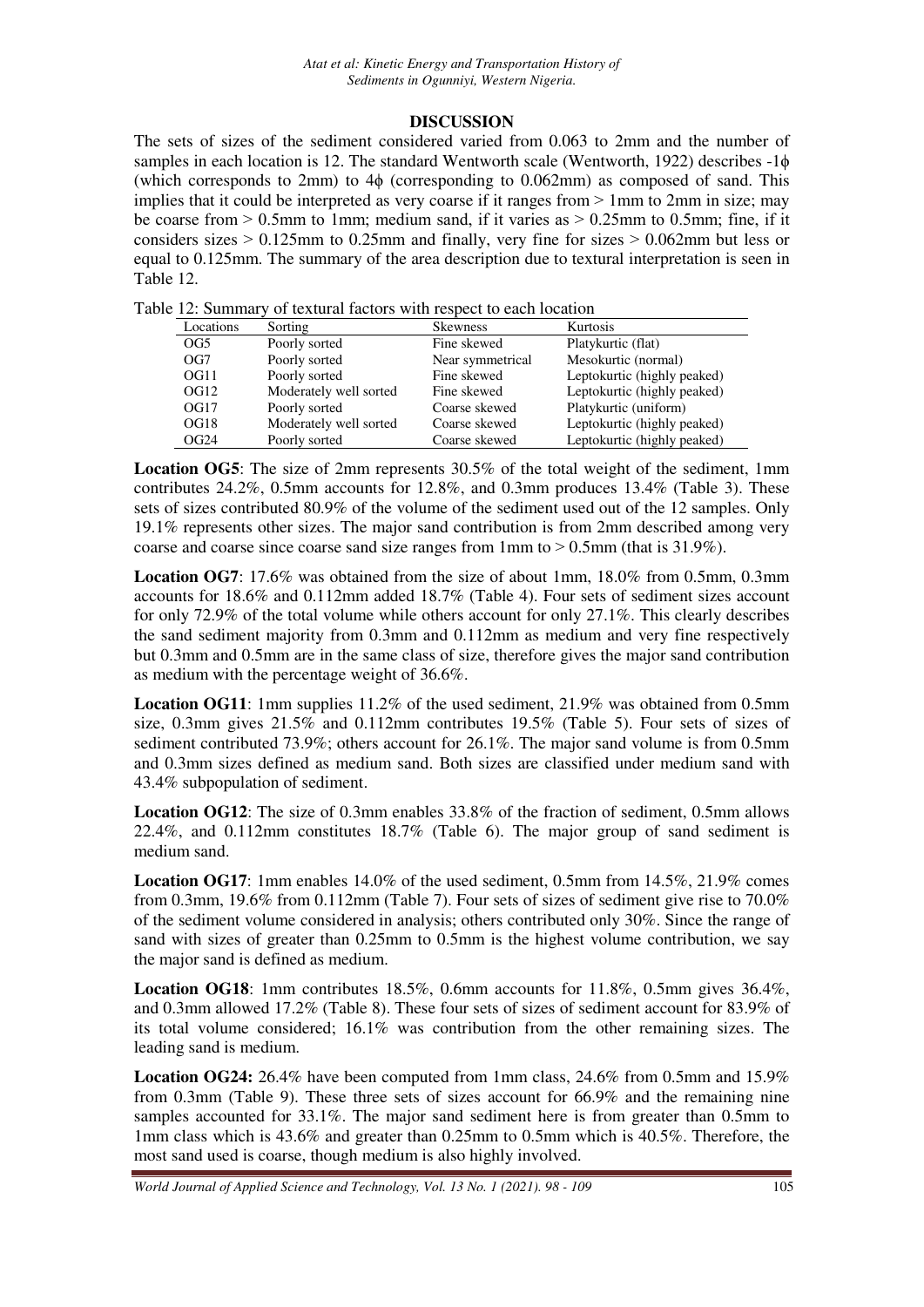### **Mean against location**

Mean value ranges as in Figure 5 from – 0.08333 to 1.43333 with the average value of 0.8357. This indicates that the sediments vary from medium to coarse sand. This variation may be caused by the change in their energy of deposition (Karudu *et al*., 2013).



Figure 5: Variation of mean with locations

### **SD against location (Figure 6a)**

SD varies from 0.375 to 0.7625 (with the average of 0.5839). It shows moderately well sorted to moderately sort although the most dominant is moderately well sorted. The more the sediment is transferred from the source, the more the sample is moderately sorted and closer the sediments to the source the poor the samples are sorted. Therefore, this result is due to long distance of the sediment from the source; it is moderately well sorted. Variogram of Sd (or sorting (Figure 6b)) vs sample locations indicate how effective the depositional medium is separating different classes of grains. Coarse sediments tend to show deterioration in sorting; fine sediments are well sorted. The energy and transportation of sediment distance are all functions of the distance of sorting values. This variation in sorting values is likely due to continuous addition of fine or coarser materials in different proportion (Manivel *et al.*, 2016).



Figure 6: Variation of (a) standard deviation (b) sorting with locations

### **Skewness vs location (Figure 7)**

It ranges from – 0.2381 to 0.1743 which indicates coarse skewed to fine skewed. Skewness measures the symmetrical distribution. The negative values denote coarser tail (coarse skewed) which is correlated with high energy and winnowing action (removal of fines); the positive values represent more fine material in the fine tail (that is fine skewed) and have to do with low energy levels (accumulation of fines) (Maity and Maiti, 2016). The sediments are from two sources since it has to do with coarse skewed and fine skewed.

### **Kurtosis vs location (Figure 8)**

Kurtosis distinguishes various environments and its value here varies from 0.828987 to 1.350048. Over 50% of the sediment is leptokurtic. We also have two sample locations (OG5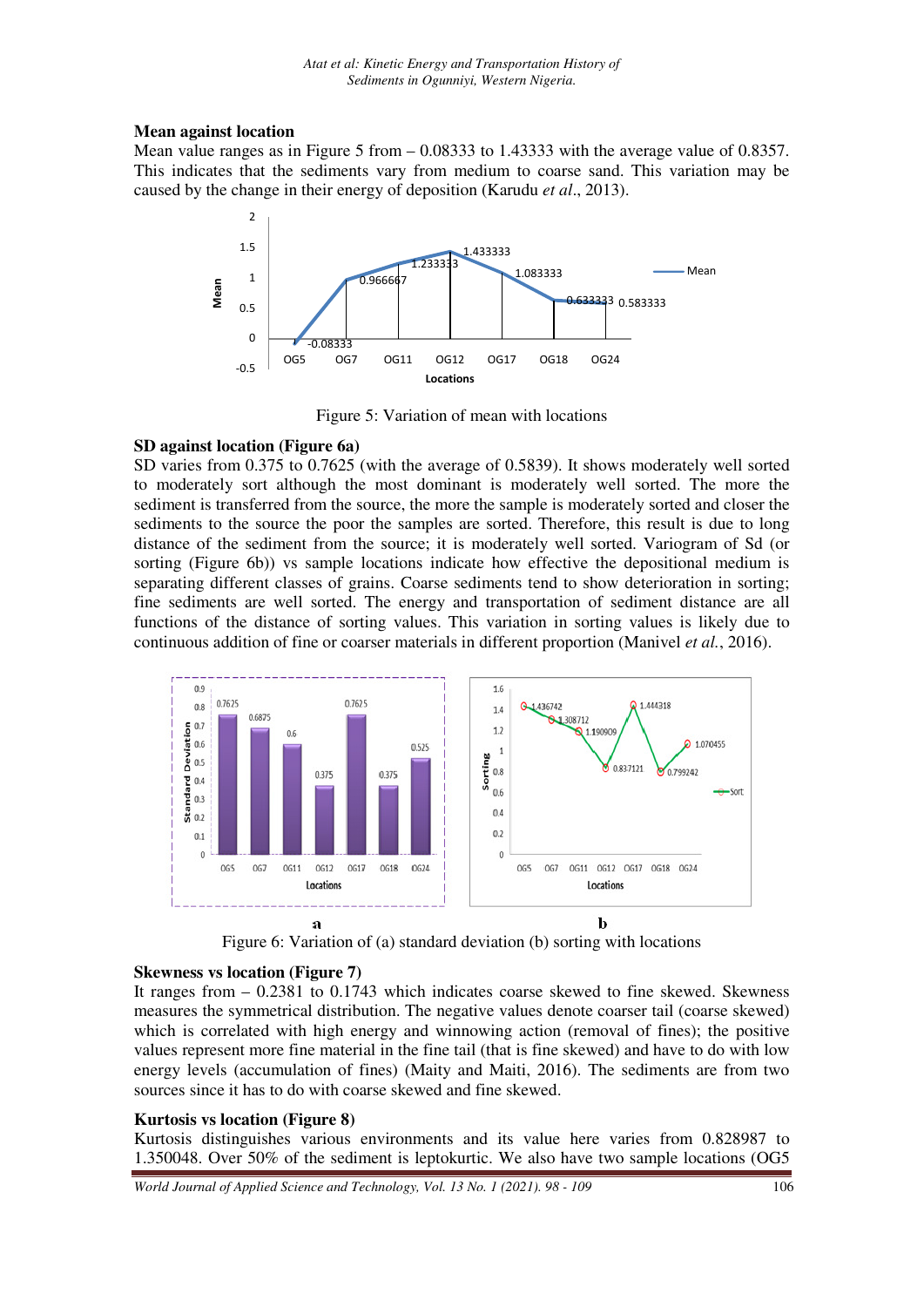and OG17) as platykurtic and OG7 indicates mesokurtic. Extreme high and low values of kurtosis imply that part of the sediment achieved its sorting elsewhere in a high environment. The variation in kurtosis values is a reflection of the flow characteristics of the depositing medium. Kurtosis measures the ratio between the sorting in the tails and the central portion in the curve. The range of values of kurtosis corresponds to platykurtic, mesokurtic and leptokurtic.





Figure 8: Variation of kurtosis with locations

## **Mean vs SD (Figure 9)**

It is used to determine the paleo-environment of deposition of the soil samples from grain size analysis. This plot depicts that all the samples analyzed were deposited by the translational environment of geological effects (Layade *et al*., 2020). The multiple directional patterns of the paleo-environment of deposition of the samples were suggested to be responsible for paleo-environment of deposition of the samples were suggested to be responsible for moderately sorted impact on the soil samples. This plot describes SD as the average distance between the values of the data in the set and the mean, such that a low SD indicates that the data points tend to be very close to the mean and a high SD shows data points are spread out over a large range of values. SD measures the variation or dispersion and has the same unit as the data thus easier to interpret than variance. All the locations have SD value which indicates that the SD is low though these points spread out away [negligibly] from the mean. environment of deposition of the soil samples from grain size<br>all the samples analyzed were deposited by the translational<br>is (Layade *et al.*, 2020). The multiple directional patterns of the<br>n of the samples were suggest

### **Skewness vs SD (Figure 10)**

The plot is scattered but does not exceed SD of 1. Positively skewed sediment represents finely skewed and describes the kinetic energy of the sediment as low. Negatively skewed considers as coarse skewed with high energy of the environment or medium of transportation. Skewness of samples from location OG7 is nearly zero (nearly symmetrical) but with a positive value, so it is skewed positively.



Fig. 9: Scatter plot of mean against SD

SD Fig. 10: Scatter plot of skewness against SD

Therefore, locations OG5, OG7, OG11 and OG12 are skewed positively with fine materials indicating low kinetic energy of transport and deposition; locations OG17, OG18 and OG24 are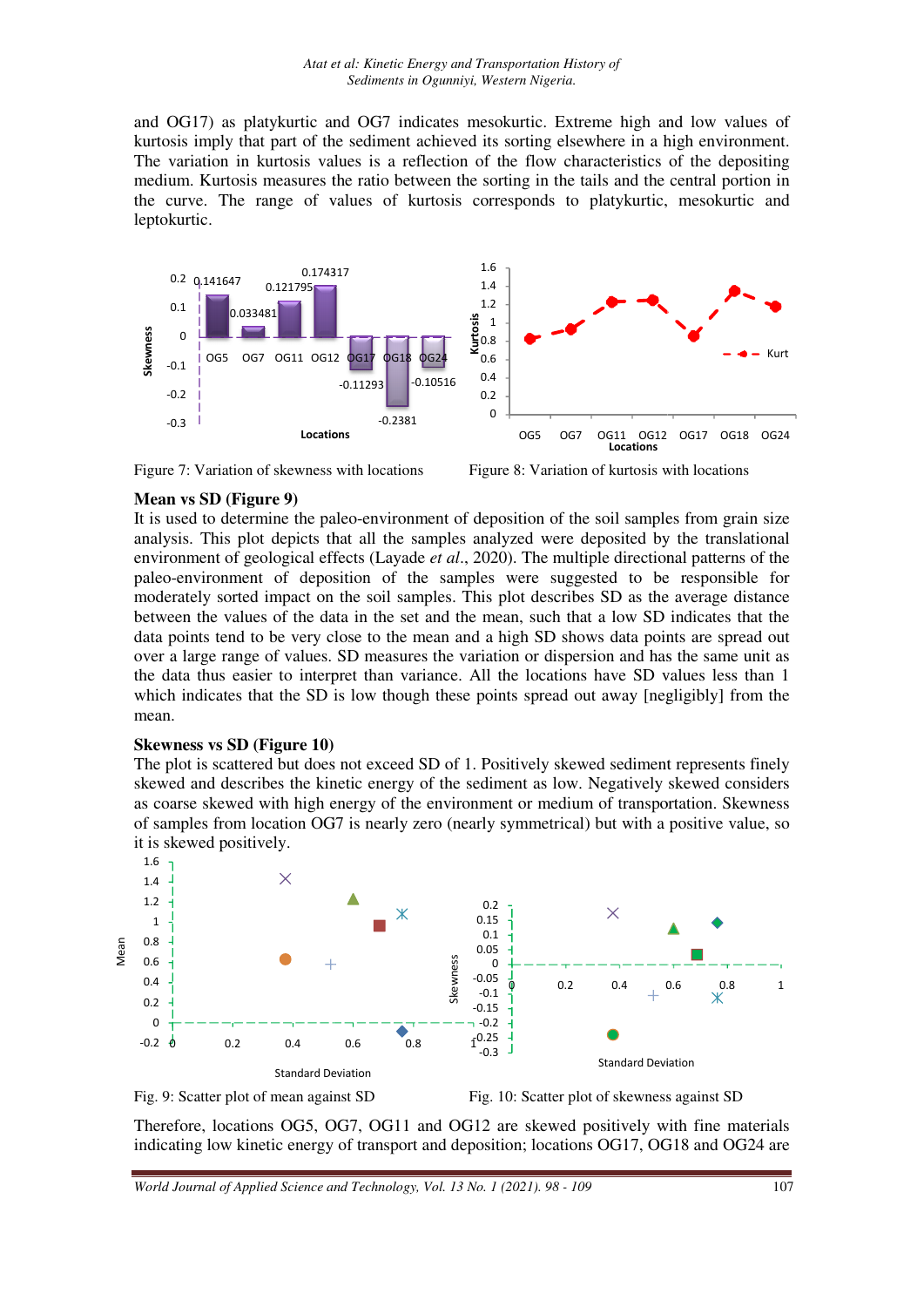negatively skewed with coarse materials confirming high energy of deposition and transport. High current has high velocity which associates with high energy to move or displace lighter (fine) materials away from this environment allowing only coarser ones due to their weight and sizes.

#### **CONCLUSION**

Positively skewed sediment represents finely skewed and describes the kinetic energy of the sediment as low. Negatively skewed considers as coarse skewed with high energy of the environment or medium of transportation because it is greater than that experienced where fine particles are deposited. Skewness of samples from location OG7 is nearly zero (nearly symmetrical) but with a positive value, so it is skewed positively. Locations OG5, OG7, OG11 and OG12 are skewed positively with fine materials indicating low kinetic energy of sediment transport causing deposition which is found farther away from the source; locations OG17, OG18 and OG24 are negatively skewed with coarse materials confirming high energy of deposition which is where the high energy environment of coarse sand is no longer sufficient to transport them farther away from its source. High current has high velocity which associates with high energy to move or displace lighter (fine) materials away from this environment allowing only coarser ones due to their weight and sizes. Fine materials presence may encourage dredging for sand in the appropriate locations; coarser materials subjected to cementation could contain some minerals in them and exploration for these targets may be carried out over a period of time. The coarser sediments left behind by the transportation process are closer to its source. However, the area as described by grain size analysis indicates almost poorly sorted which is due to short distance of sediment from the source, fine to coarse skewed with dominance of leptokurtic.

#### **REFERENCES**

- Akintola, A. L., Ikhane, P. R. and Adeola, O. (2013). Heavy Mineral and Grain Size Characterization of Bitumen Seeps exposed at Ogbere, Southwestern Nigeria. *International Research Journal of Geology and Mining*, 3(2): 82 – 101.
- Ayodele, O. S. and Madukwe, H. Y. (2019). Granulometric and Sedimentologic Study of Beach Sediments, Lagos, Southwestern Nigeria. *International Journal of Geosciences*,  $10(3)$ : 295 – 316.
- Beal, M. and Shepard, F. (1956). A use of Roundness to Determine Depositional Environments. *Journal of Sedimentary Petrology*, 26: 9 – 60.
- Blott, S. J. and Pye, K. (2001). GRADISTAT: A Grain Size Distribution and Statistics Package for the Analysis of Unconsolidated Sediments. *Earth Surface Processes and Landforms*, 26: 1237 – 1248.
- Brambati, A. (1969). Stratigraphy and Sedimentation of Siwaliks of North Eastern India. Proceedings of International Symposium on Intermontane Basin: Geology and Resources. Chiang Mai, Thailand. 737 – 753.
- Folk, R. L. & Ward, W. C. (1957). Brazos River Bar: a Study in the Significance of Grain Size Parameter. *Journal of Sedimentary Petrology*, 27: 3-27.
- Friedman, G. M. (1961). Distinction between Dune, Beach and River Sands from their Textural Characteristics. *Journal of Sedimentary Petrology*, 31(4): 514 – 529.
- Gandhi, M. S. and Raja, M. (2014). Heavy Mineral Distribution and Geochemical Studies of Coastal Sediments between Besant Nagar and Marakkanam, Tamil Nadu, India. *Journal of Radiation Research and Applied Sciences*, 7(3): 256 – 268.
- Karudu, K. T., Jagannadha, R. M., Garesh, B., Avatharam, P. and Naidu, A. G. S. S. (2013). Studies on Textural characteristics of ErraKalva River, West Godavari District, Andhra Pradesh, East Coast of India. *International Journal of Geomatics and Geosciences*, 4(2):  $280 - 295.$
- Layade, G., Ogunkoya, C., Makinde, V. and Ajayi, K. (2020). Assessment and Analysis of Precambrian Basement Soil Deposits using Grain Size Distribution. *RMZ-Material and Geoenvironment*, 66: 235 – 243.